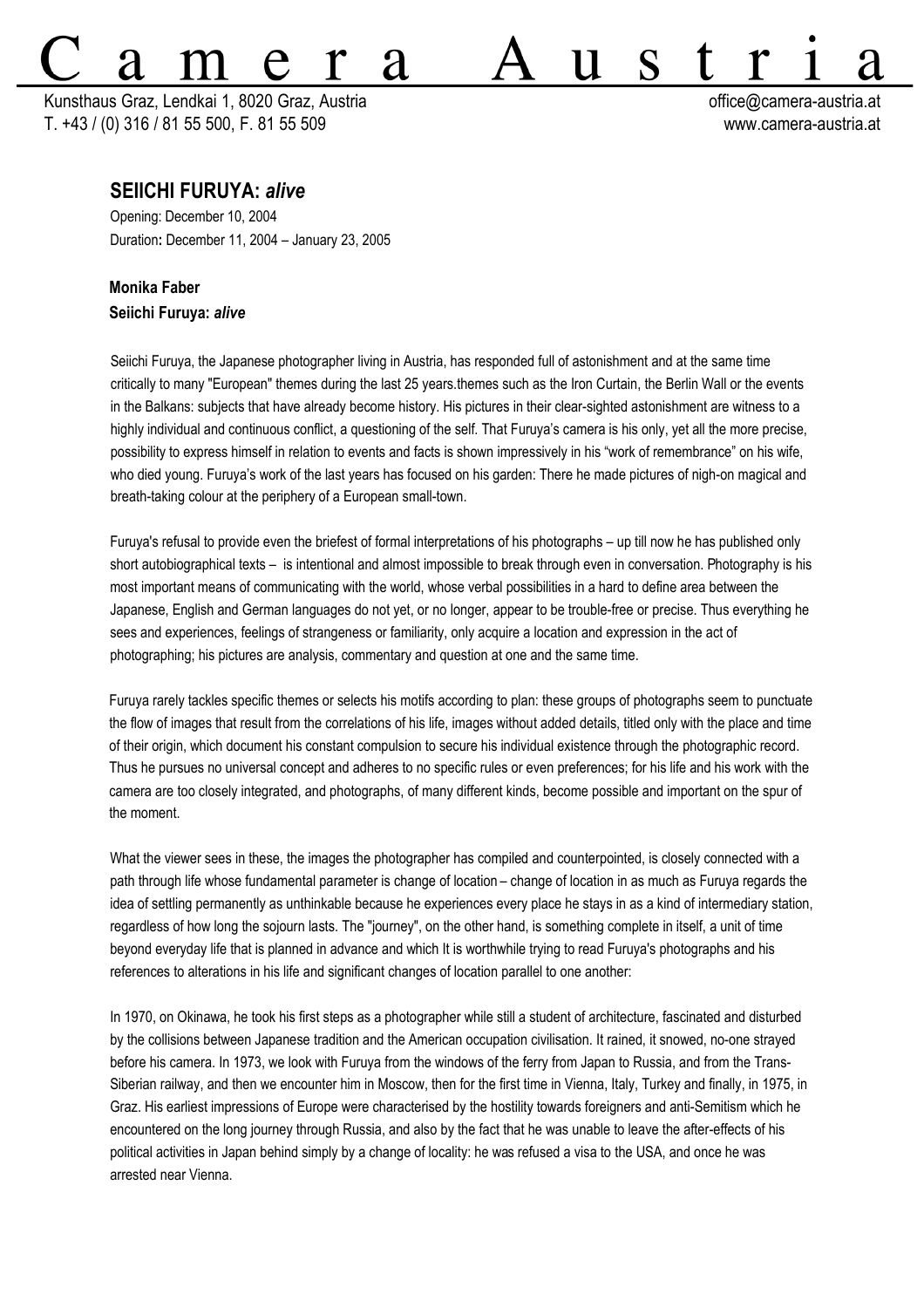Then, 1978, the almost constantly melancholy expressions in the photographs he took at the time – whether in Istanbul, Vienna or Bologna – of hurrying people in unfriendly ambiences suddenly brightened: a young woman appeared on the scene, Christine. A few weeks after the first encounter in Styria, she appears in radiant pictures taken in Japan, in Izu; this was the scene of Christine's and Seiichi's wedding – to which no visual document bears witness. In Graz, Furuya became involved with a circle of other photographers for the first time since 1976. He joined the "Forum Stadtpark", an association of contemporary artists who, originating from the fields of literature and painting, had now expanded to include the technical medium of photography. In 1980, photographs by Furuya, pictures of Christine, were published for the first time in the newly founded magazine "Camera Austria". It was not by chance that Furuya was also interested in introducing Japanese photographers to his new environment: work by Daido Moriyama, Shomei Tomatsu, and much later also Araki (1991), was published in "Camera Austria" and, in connection with the Forum Stadtpark, exhibited in several European cities.

In 1980, Seiichi Furuya spent some time in Amsterdam, where he felt himself to be part of dense urban life for the first since leaving Japan. In order not to be recognised as a photographer, he held his camera at hip level and observed the people from this angle. The overlapping, intersecting fragments of the bodies moving in the streets almost exceed the scope of the picture format. Back in Austria, after moving to Vienna with his family (his son Komyo-Klaus had been born in the meantime), Furuya's attempt to give a visual expression to what he as an "outsider" regarded as so strange took on an almost diametrically opposite form to the spontaneity and coincidental character of the work he did in Amsterdam. For the work entitled "National Border" (1981– 83), he travelled along the borders between Austria, Czechoslovakia, Hungary and Yugoslavia, intending to include a plan in the portfolio to identify the places where the photographs were taken. Parallel to his work on "National Frontier", Furuya took a series of pictures in Vienna entitled "As far as the eye can see", concentrating on a rainy window that, while revealing little of the world outside, suggested a strange, hybrid impenetrability. Surface and depth, space and limitation, exposing and concealing are presented succinctly yet poetically as interdependent opposites. The fact that Christine was undergoing her first hospital treatment for progressive depression may have intensified Furuya's obsession with constantly photographing her. In 1984 he decided to resume regular activity as translator for a Japanese firm in order to give Christine more security. Moves to Dresden and then to East Berlin followed. But Christine's depressions continued; a number of periods in hospital and a temporary return to Graz became unavoidable, and in October 1985, after several unsuccessful attempts, Christine Furuya-Gössler committed suicide.

After the death of Christine, Furuya's feeling, which began in 1979, that it was his "duty" to photograph her constantly by no means left him, nor did he feel that the possibility of finding himself in this dialogue was exhausted. He was convinced that "time and space" remained fixed in the thousand photographs that he had taken during the seven years of his partnership with Christine. Furuya's new goal was to make these documents – and through them Christine – speak for himself and others and thus prevent the disappearance of his vis-à-vis.

In 1989 and 1995, Furuya presented his first two attempts at making the material from the past speak. They consisted of collections of photographs taken during his years with Christine, but also included some which, although connected with the retrospective introspection with which he reviewed the events and feelings of those years, were fact not photographed until later. In the selection made in 1989 ("Mémoires"), the emphasis is on Furuya's preoccupation with death, the extinguishment of life itself. Since the event per se eludes visual expression, Furuya attempted at least to gain control over the time that passed parallel to the event by printing film strips made immediately before, during and after the occurrence, unspeakable because unportrayable, in their entirety. In 1995, Furuya gave "Mémoires" quite a different timbre; colour photographs assumed a leading role, more space was given to his and Christine's child, pictures from new projects joined the already known and many hitherto unpublished pictures from the past, and a prospect of a future beyond the memories seemed possible. Once more, the backward-looking photographer exploited the artistic freedom of the associative sequence, his own interpretation through pairs of pictures and arbitrary compilation.